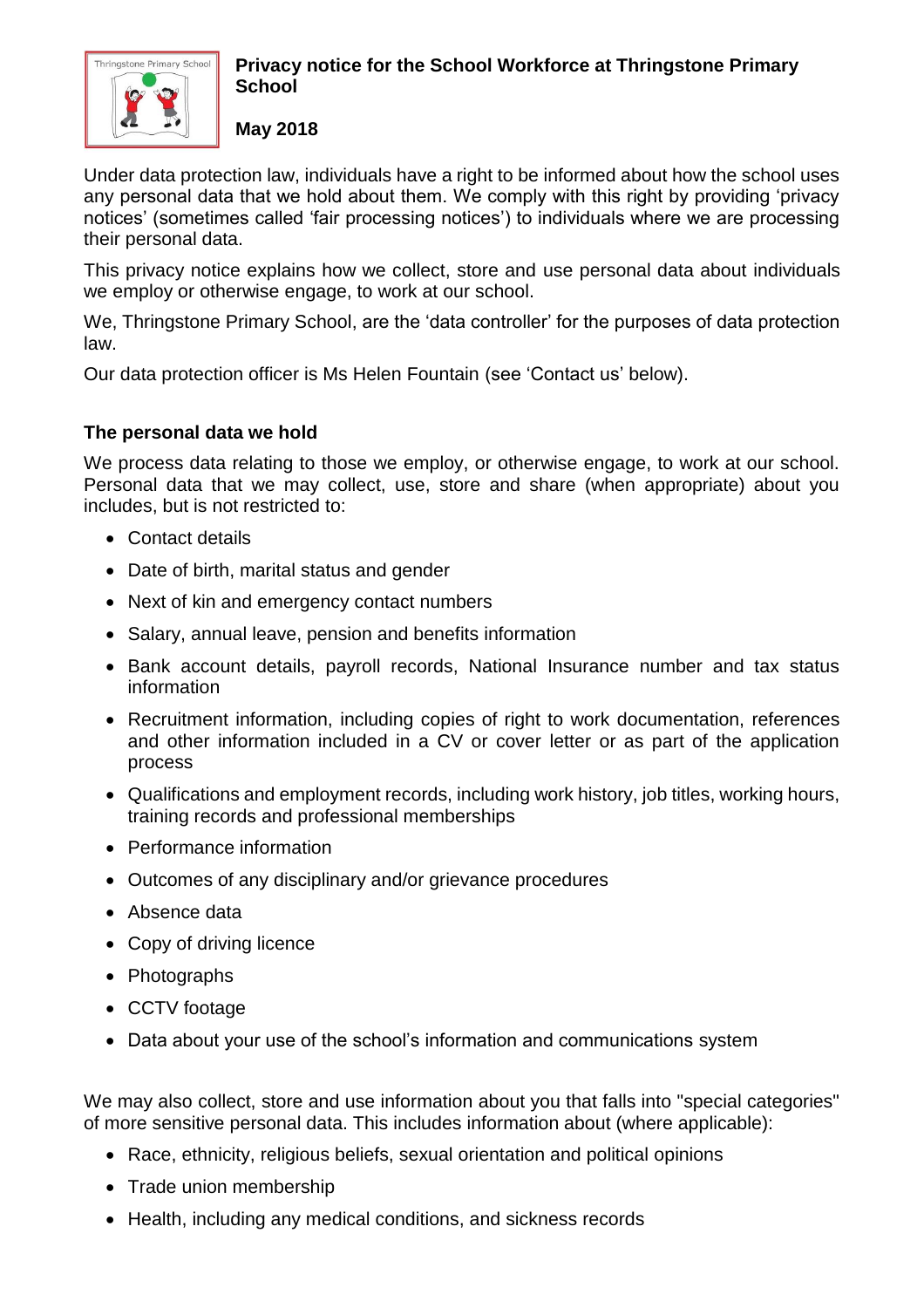#### **Why we use this data**

The purpose of processing this data is to help us run the school, including to:

- Enable you to be paid
- Facilitate safe recruitment, as part of our safeguarding obligations towards pupils
- Support effective performance management
- Inform our recruitment and retention policies
- Allow better financial modelling and planning
- Enable equalities monitoring
- Improve the management of workforce data across the sector
- Support the work of the School Teachers' Review Body

## **Our legal basis for using this data**

We only collect and use personal information about you when the law allows us to. Most commonly, we use it where we need to:

- Fulfil a contract we have entered into with you
- Comply with a legal obligation
- Carry out a task in the public interest

Less commonly, we may also use personal information about you where:

- You have given us consent to use it in a certain way
- We need to protect your vital interests (or someone else's interests)

Where you have provided us with consent to use your data, you may withdraw this consent at any time. We will make this clear when requesting your consent, and explain how you go about withdrawing consent if you wish to do so.

Some of the reasons listed above for collecting and using personal information about you overlap, and there may be several grounds which justify the school's use of your data.

## **Collecting this information**

While the majority of information we collect from you is mandatory, there is some information that you can choose whether or not to provide to us.

Whenever we seek to collect information from you, we make it clear whether you must provide this information (and if so, what the possible consequences are of not complying), or whether you have a choice.

## **How we store this data**

Personal data is stored in line with our data protection policy.

We create and maintain an employment file for each staff member. The information contained in this file is kept secure and is only used for purposes directly relevant to your employment.

Once your employment with us has ended, we will retain this file and delete the information in it in accordance with the Information and Records Management Society's (IRMS) toolkit for schools.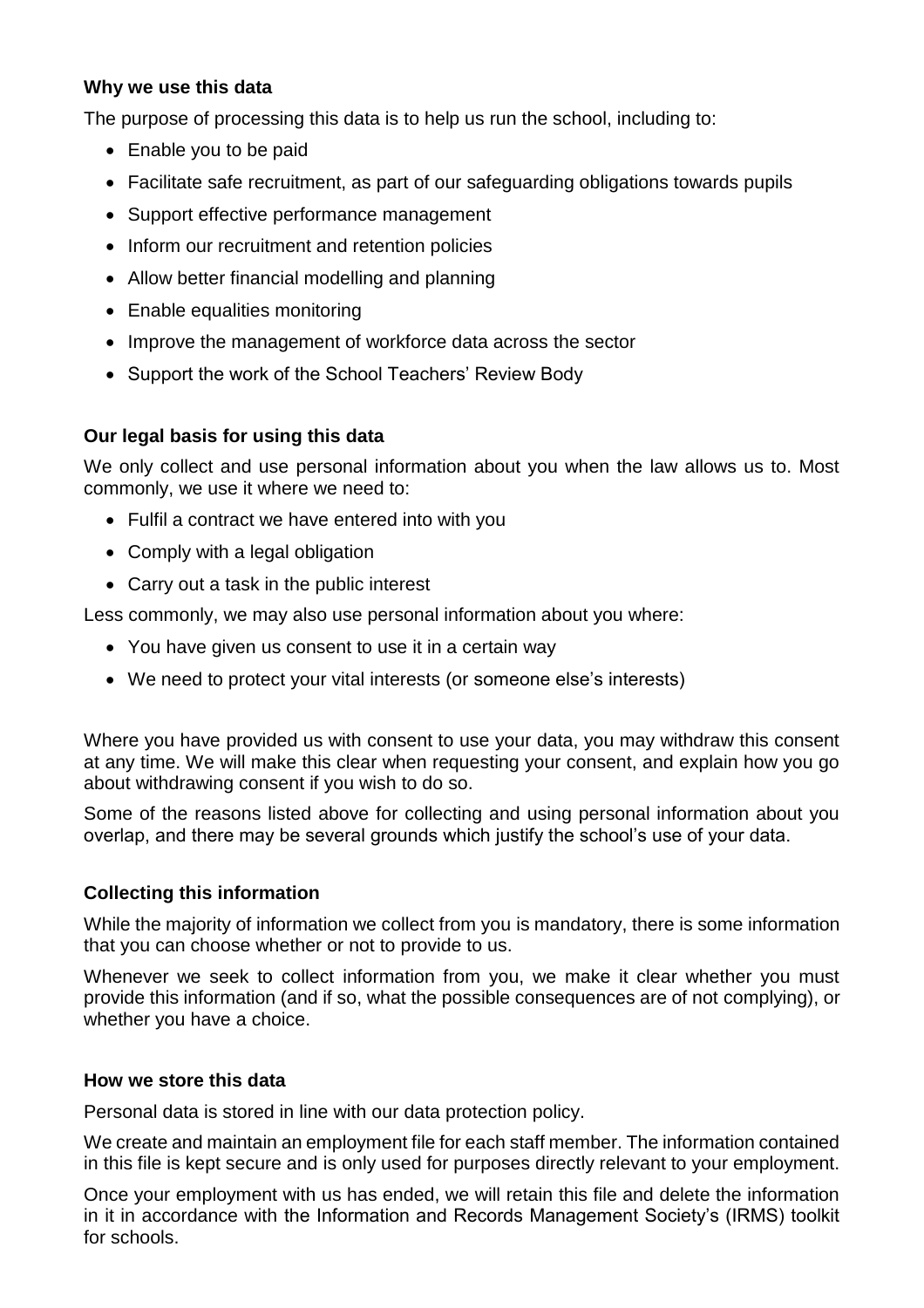# **Data sharing**

We do not share information about you with any third party without your consent unless the law and our policies allow us to do so.

Where it is legally required, or necessary (and it complies with data protection law), we may share personal information about you with:

- Our local authority to meet our legal obligations to share certain information with it, such as safeguarding concerns.
- The Department for Education
- Your family or representatives
- Educators and examining bodies
- Ofsted
- Suppliers and service providers to enable them to provide the service we have contracted them for, such as payroll
- Financial organisations
- Central and local government
- Our auditors
- Survey and research organisations
- Trade unions and associations
- Health authorities
- Security organisations
- Health and social welfare organisations
- Professional advisers and consultants
- Charities and voluntary organisations
- Police forces, courts, tribunals
- Professional bodies
- Employment and recruitment agencies

## **Transferring data internationally**

Where we transfer personal data to a country or territory outside the European Economic Area, we will do so in accordance with data protection law.

## **Your rights**

#### **How to access personal information we hold about you**

Individuals have a right to make a **'subject access request'** to gain access to personal information that the school holds about them.

If you make a subject access request, and if we do hold information about you, we will:

- Give you a description of it
- Tell you why we are holding and processing it, and how long we will keep it for
- Explain where we got it from, if not from you